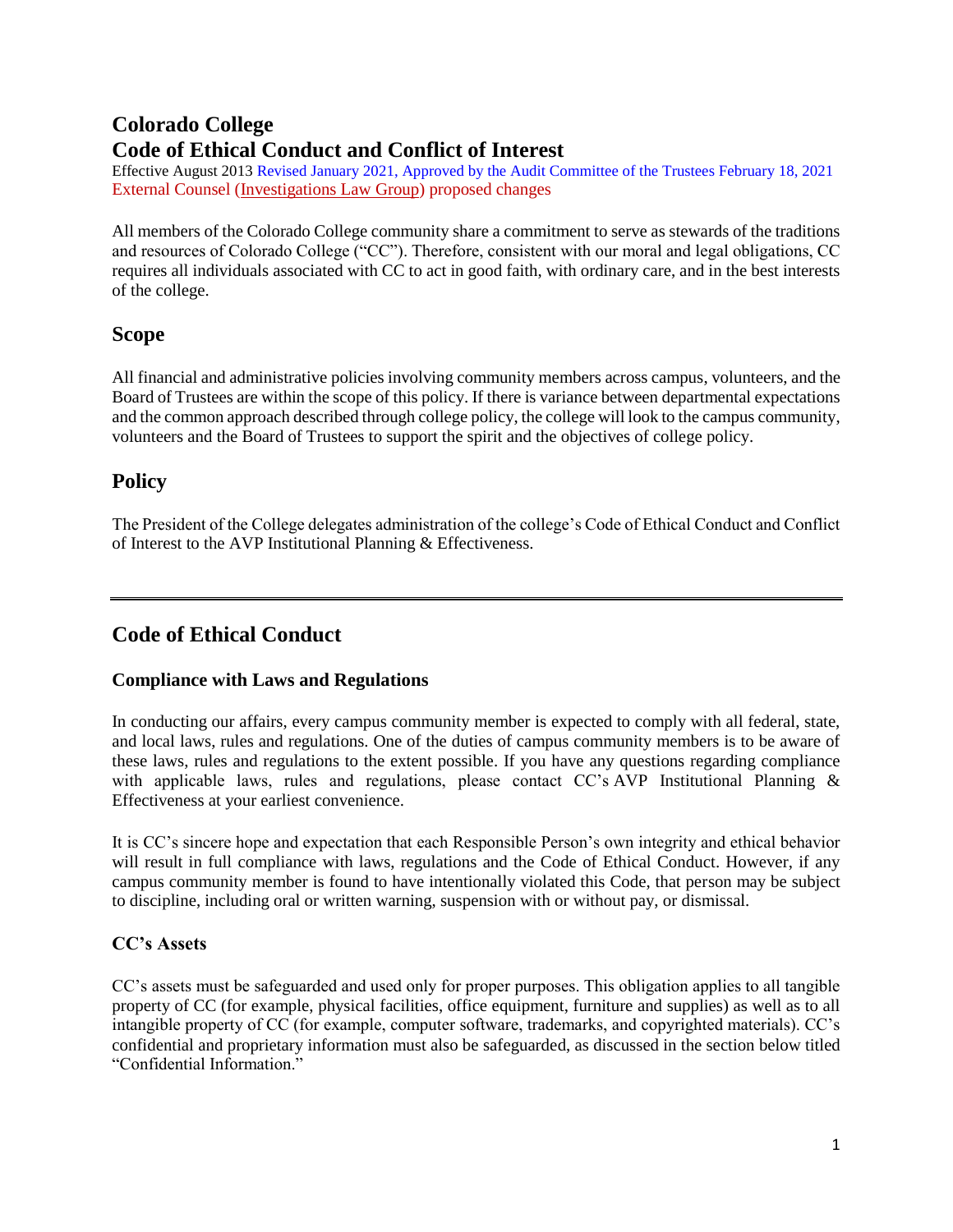### **Accounting For and Recording Transactions**

CC's books, records, accounts, and financial statements must be maintained to accurately depict CC's transactions. They must also conform to applicable legal and accounting standards. Each campus community member should ensure that every business record prepared by him or her, or under his or her direction, is accurate, complete and reliable. Campus community members must not coerce, manipulate, mislead or improperly influence CC's auditors in the performance of an audit or review of CC's financial statements.

If a campus community member is uncertain or in doubt about these obligations, he or she should contact CC's Senior Vice President for Finance and Administration/Treasurer, or AVP Institutional Planning & Effectiveness. If a campus community member believes that any violation or abuse of these obligations has or may occur, that person must promptly contact CC's AVP Institutional Planning & Effectiveness or Chair of the Audit Committee of the Board of Trustees.

## **Confidential Information**

"Confidential information" refers to information that is not available to the public (or that someone would normally expect to be non-public). For example, confidential information includes:

- information marked as "Confidential," or with a similar marking;
- information relating to hiring decisions, and to current, former and prospective employees;
- student records:
- information relating to current, former and prospective trustees and other volunteers that has not been made public;
- financial reports and data that have not been made public (including social security numbers and credit card numbers and information); and
- donor lists and all personal information about donors.

Campus community members must use reasonable care to safeguard confidential information. This means campus community members will:

- not leave confidential information unattended or in public view;
- not access confidential information unless the information is required in order to conduct CC affairs;
- not remove confidential information from CC's premises or make copies of any material containing confidential information, except as required to conduct CC affairs;
- never use or disclose any of CC confidential information for personal gain or profit, or to the advantage of any "related person" to a Responsible Individual (as that term is defined in CC's Code of Ethical Conduct and Conflict of Interest); and
- contact CC's Senior Vice President of Finance and Administration, or AVP Institutional Planning & Effectiveness before disclosing CC's confidential information to a third party.

### **Gifts and Gratuities**

The giving and receiving of gifts, offers of outside employment, gratuities, or other advantageous arrangements is an area that raises special concerns with regard to conflicts of interest, and is regulated by federal and state law. Other than modest gifts (\$100 or less in value), campus community members may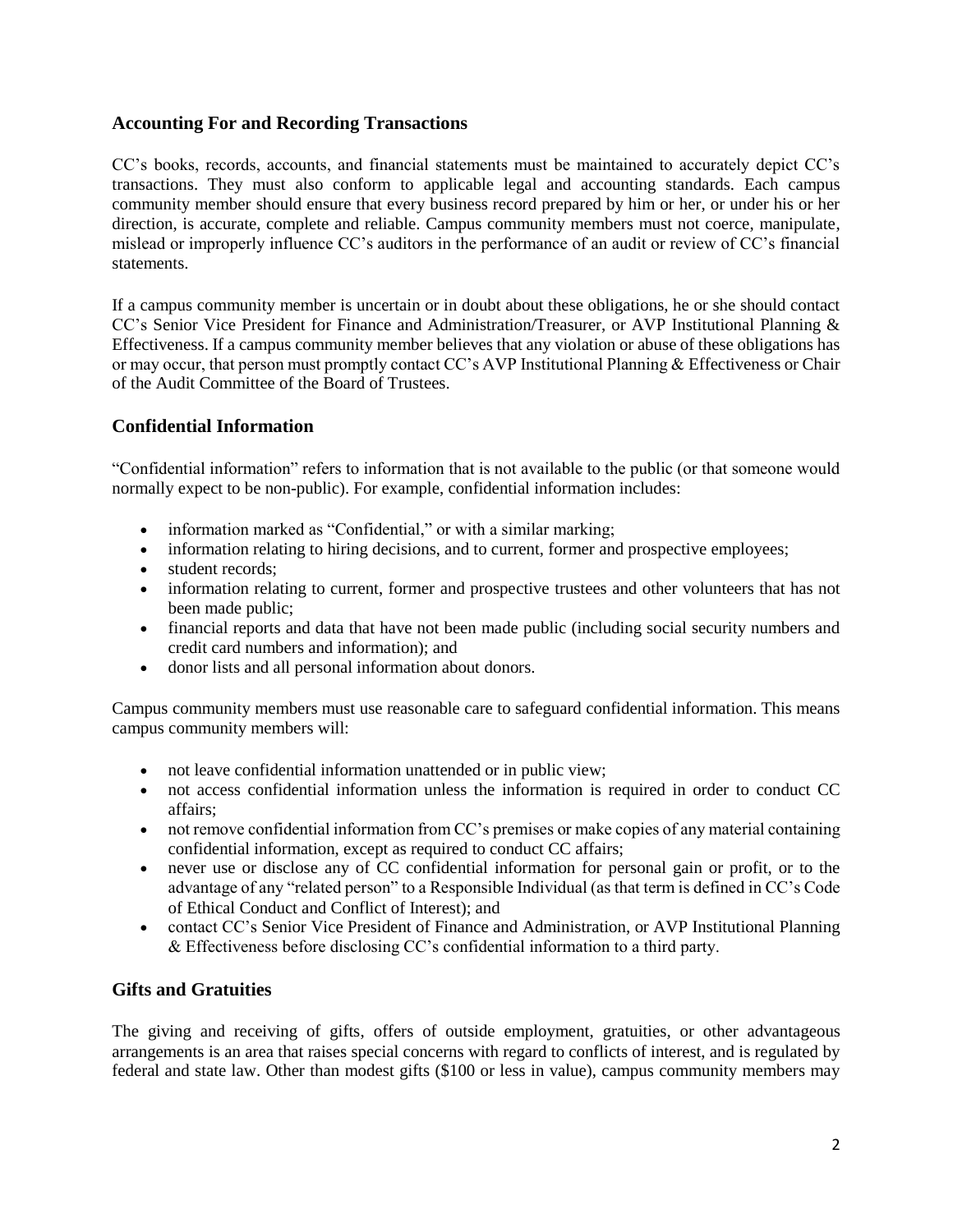not give or receive gifts from persons doing business with or seeking grants or other financial commitments from CC. Outside employment and secondary employment at CC is governed under a [separate policy.](https://www.coloradocollege.edu/basics/welcome/leadership/policies/outside-employment-for-staff)

## **Political Involvement**

As a nonprofit organization, CC is prohibited from certain partisan activities regarding political campaigns, candidates for political office, and elections or referendums involving issues or amendments. CC is permitted to host certain political activities and political campaign events, but only done so in a nonpartisan manner, for an educational purpose, and with "equal access" to all other candidates and issues related to the event or activity hosted on campus. While the guidelines on political involvement do not apply to campus community members acting in their personal capacities, care must be taken so that no individual activity is attributed to CC. Therefore, campus community members will not:

- conduct prohibited partisan political activities on CC's premises;
- use CC's facilities, equipment, supplies, personnel, or other resources to conduct or support prohibited partisan political activities; or
- associate CC with any partisan political activity in such a manner as might indicate CC's partisan participation or intervention in a political campaign.

# **Campus-wide Policy Compliance**

Consistent with our moral and legal obligations, Colorado College requires all individuals associated with CC to act in good faith, with ordinary care, and in the best interests of the college, which includes adhering to college policies and procedures as outlined on the college's policy [website,](https://www.coloradocollege.edu/basics/welcome/leadership/policies/index.html) and within the faculty and staff handbooks, as well as the student guide: [The Pathfinder.](https://www.coloradocollege.edu/other/pathfinder/) Any college community member who suspects or knows of a violation of any college policy can utilize the reporting options outlined in this policy to report the alleged or known violation.

### **Reporting Concerns**

The college encourages all faculty, staff, students, and volunteers to report suspected or actual wrongful conduct (*including but not limited to CC's assets, conflicts of interest, confidential, and respectful behavior*) to their direct supervisor. The college has an obligation to accommodate and make provisions for those who lack the comfort or the confidence to share their concerns directly with their supervisors, managers, deans, or vice-presidents. Therefore, anyone aware of a violation of the college's Code of Ethical Conduct and or Conflicts of Interest, but who is uncomfortable reporting to their his or her supervisor, director, or vice president, or who wants to remain anonymous, is expected to promptly report the matter to the college's AVP Institutional Planning & Effectiveness for confidential handling. If someone wishes to remain anonymous from the college, they may utilize the online (anonymous) reporting system [vendor to be determined]. An additional, yet informal confidential resource is the Ombuds.

The Office of the Ombuds provides all faculty and staff with an important informal resource. The Ombuds is a confidential and independent resource who does not report to anyone on campus and does not keep records. No one can prevent employees from seeing the Ombuds. The Ombuds Office works to ensure fair processes and equitable treat

Anyone knowingly or recklessly reporting false information will be subject to disciplinary action up to and including termination.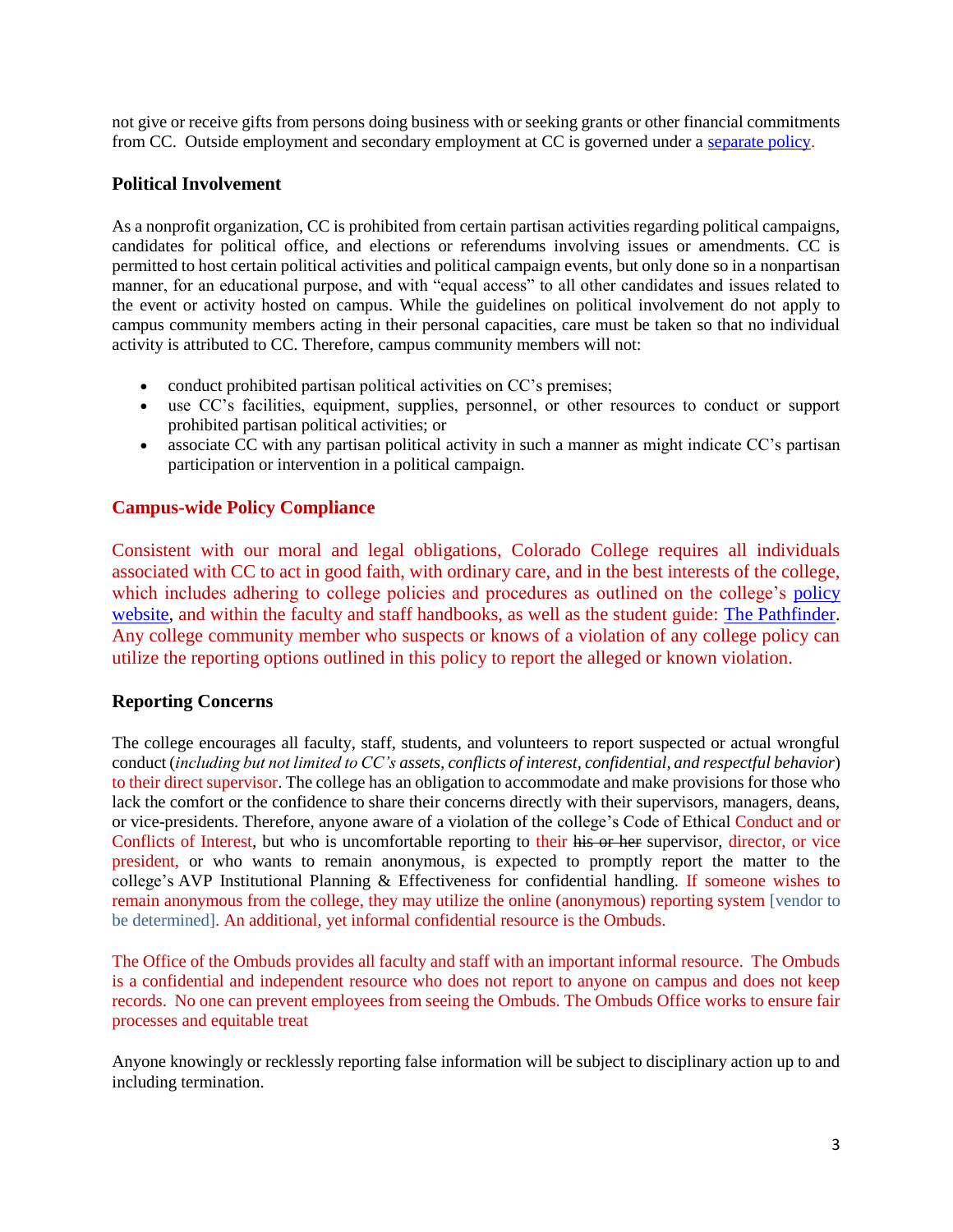#### **No Retaliation**

Our campus community will not tolerate any adverse actions being taken in response to an individual communicating a concern or participating in a review related to a concern. Individuals who believe that they are being subjected to adverse treatment (including but not limited to termination and demotion) as a result of communicating a concern may work with Human Resources to create a complaint.

Retaliation is an act of punishment, reprisal or revenge that is taken against a person because they complained of behavior, or assisted in a complaint under this Policy, or because they participated in an investigation under this Policy. Retaliation can take many forms in the workplace, as described below, but essentially, *Retaliation can be any action that is taken against a person that would deter a reasonable person from coming forward to complain of misbehavior under this Policy*.

Retaliation is a serious problem and a fear of retaliation prevents issues from surfacing, keeps people from raising problems and enables a culture of harassment to fester. Colorado College recognizes the seriousness of Retaliation and is committed to responding to and addressing Retaliation concerns proactively and reactively upon receipt of a complaint of Retaliation.

Colorado College prohibits Retaliation against any person for having complained about violations of this Policy, assisting in such a complaint or participating in an investigation into such a complaint, whether the complaint raises a failure to meet the Respectful Workplace Expectations or raises a violation of the Discriminatory or Sexual Harassment provisions, or for having assisted or participated in an investigation of alleged violations. Retaliation is further defined under Definitions.

# **Conflicts of Interest**

A Responsible Individual and CC should consider whether a relationship or situation creates the appearance of a conflict of interest, as well as an actual conflict of interest.

Conflicts of interest commonly arise through direct or indirect significant financial interests that a Responsible Individual or a Related Party, may have in companies or organizations that do business with CC. A conflict of interest may also arise from a Responsible Individual or Related Party having a membership on a board of directors or board of trustees – even an advisory board, a non-paid board, or a non-profit or charitable board.

For potential conflicts of interest involving the President, the matter should be reviewed by the Chairman of the Board and the Audit Committee. For potential conflicts of interest involving The President's Cabinet, the matter should be reviewed by the President and AVP Institutional Planning & Effectiveness (unless they are involved, in which case the President shall designate a replacement). For potential conflicts of interest involving all other employees, the matter should be reviewed by the appropriate Dean or Vice President, and AVP Institutional Planning & Effectiveness. For potential conflicts of interest involving a Trustee, the matter should be reviewed by the Chairman of the Board, the Audit Committee, the President, and the AVP Institutional Planning & Effectiveness (except that any involved Trustee shall be recused from the review).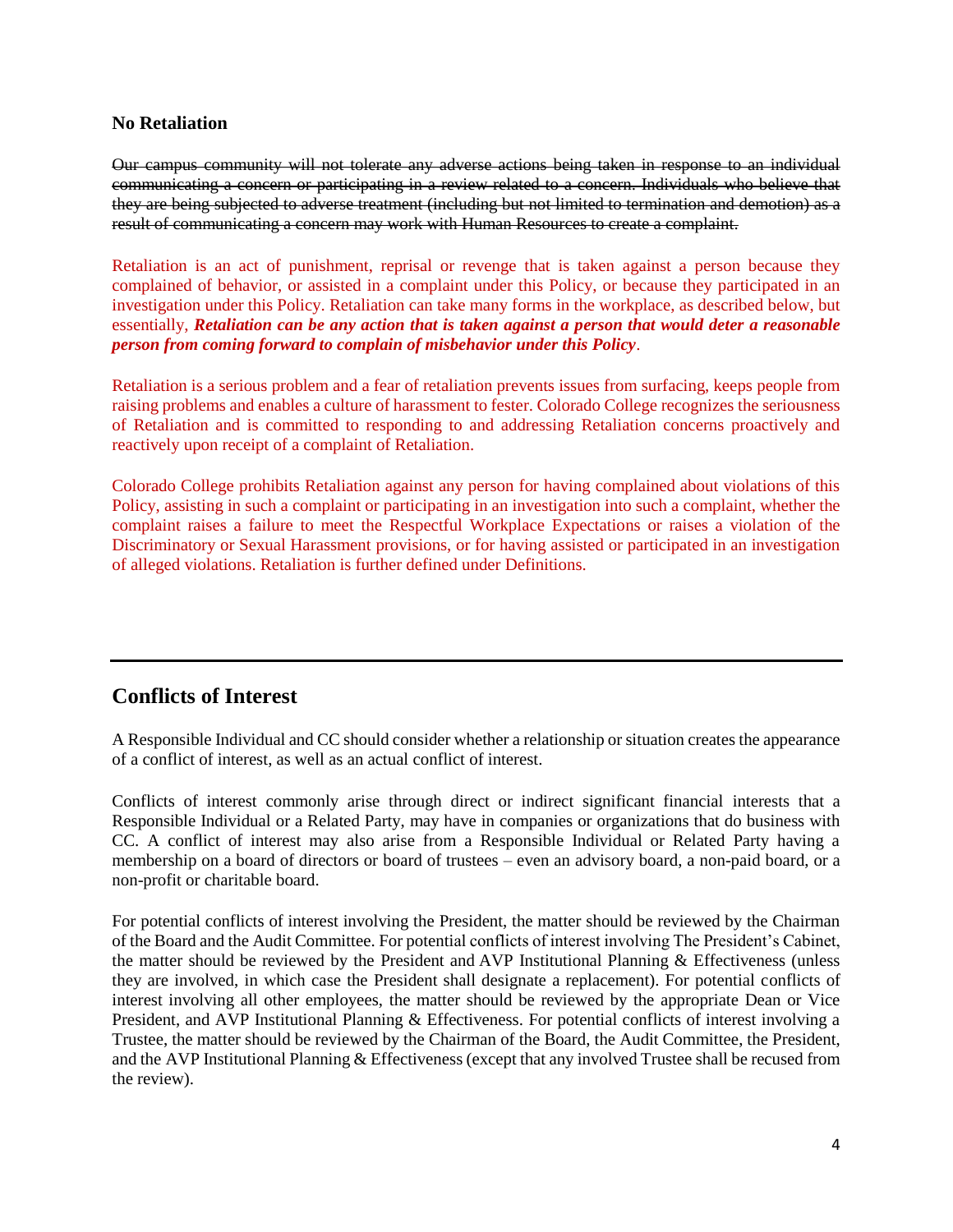Certain types of conflicts are unavoidable and immaterial in their impact. All conflicts or potential conflicts will be reviewed as to whether they are improper or create the appearance of impropriety. Disclosure and a reasoned review of each situation in light of all circumstances will ensure transparency as well as fairness for the interests of CC and the Responsible Individual.

### Conclusion

Each Responsible Individual is entrusted with safeguarding and promoting CC's educational mission through ethical and principled leadership and action. If there are concerns about any action that might violate CC's Code of Ethical Conduct, it will often be helpful to seek guidance and advice from CC's AVP Institutional Planning & Effectiveness.

## **Board Approval**

- 1. This policy requires approval by the college's Board of Trustees through the Audit Committee.
- 2. Periodic review of policies shall take place in accordance with each policy's individual review frequency.

# **Procedures and Reporting Options**

## **Conflicts of Interest Procedures**

### (1) New Hires

The college's AVP Institutional Planning & Effectiveness and Human Resources will ensure that the college has a process to support sharing the Code of Ethical Conduct and Conflict of Interest with new hires and obtaining signed acknowledgments from them.

(2) Annual and Updated Disclosures

Responsible Individuals will file an Annual Disclosure Form for Conflicts of Interest with

CC's AVP Institutional Planning & Effectiveness (form attached). If potential conflicts of interests arise during the year, Responsible Individuals should promptly disclose such potential conflicts of interest to CC's AVP Institutional Planning & Effectiveness or the Audit Committee of the Board of Trustees and seek guidance on the appropriate steps. All Annual Disclosure Forms shall be kept in the Office of the AVP Institutional Planning & Effectiveness.

(3) Review of Potential Conflicts of Interest

The college's AVP Institutional Planning & Effectiveness reviews disclosures to determine if a conflict exists. If so, they will make recommendations that allow the college to monitor, minimize, or eliminate the conflict.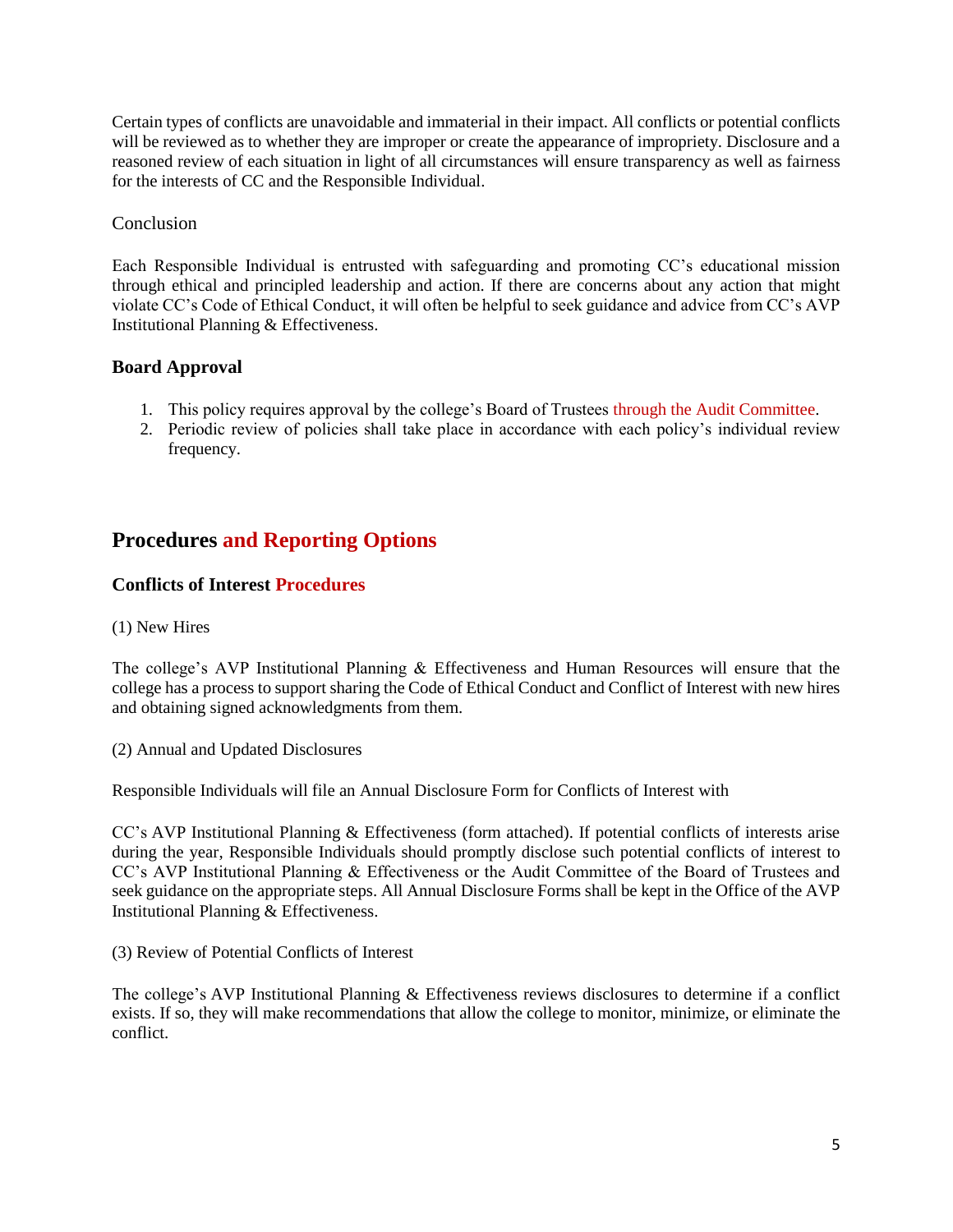### **Reporting Options (applies to Conflicts of Interest and Code of Ethical Conduct)**

The college encourages all faculty, staff, students, and volunteers to report suspected or actual wrongful conduct (*including but not limited to CC's assets, conflicts of interest, confidential, and respectful behavior*) to their direct supervisor. Anyone aware of a violation of the college's Code of Ethical Conduct and or Conflicts of Interest, but who is uncomfortable reporting to their his or her supervisor, director, or vice president, or who wants to remain anonymous, is expected to promptly report the matter to the college's AVP Institutional Planning & Effectiveness for confidential handling. If someone wishes to remain anonymous from the college, they may utilize the online anonymous reporting system [TBD]. An additional, yet informal confidential resource is the Ombuds.

The Office of the Ombuds provides all faculty and staff with an important informal resource. The Ombuds is a confidential and independent resource who does not report to anyone on campus and does not keep records. No one can prevent you from seeing the Ombuds. The Ombuds Office works to ensure fair processes and equitable treatment in matters of concern, to facilitate communication, and to prevent problems from escalating.

Reports Complaints received by the college's AVP Institutional Planning & Effectiveness will be reviewed to determine if an investigation is recommended. The AVP, after reviewing the report, will recommend a course of action to the President of the College. If the report involves the President, the AVP will consult with the Executive Committee of the college's Board of Trustees.

If an investigation is required, it could be conducted internally, using college expertise, or be done by a third-party expert. If an investigation involves the Audit Committee or the President of the College, the AVP Institutional Planning & Effectiveness will work with the Executive Committee of the college's Board of Trustees;

1. If a subject matter expert is required, the college will rely on the protocol for identifying and retaining experts as reflected in the college's Audit Committee Charter.

### **Fine Arts Center (FAC) Museum**

With the addition of the FAC in 2016, there are specific ethical areas that apply to the Museum, its employees, volunteers, college leadership and the Board of Trustees.

### **Specific Guidelines**

### **The CC Museum Collections**

### **1. Management, Maintenance, and Conservation**

The Museum's obligation to its collections is paramount. The Museum derives its central purpose from its collections—an invaluable cultural and historical asset shared by all members of the College community, as well as the local Colorado Springs and Southern Colorado communities, and all peoples.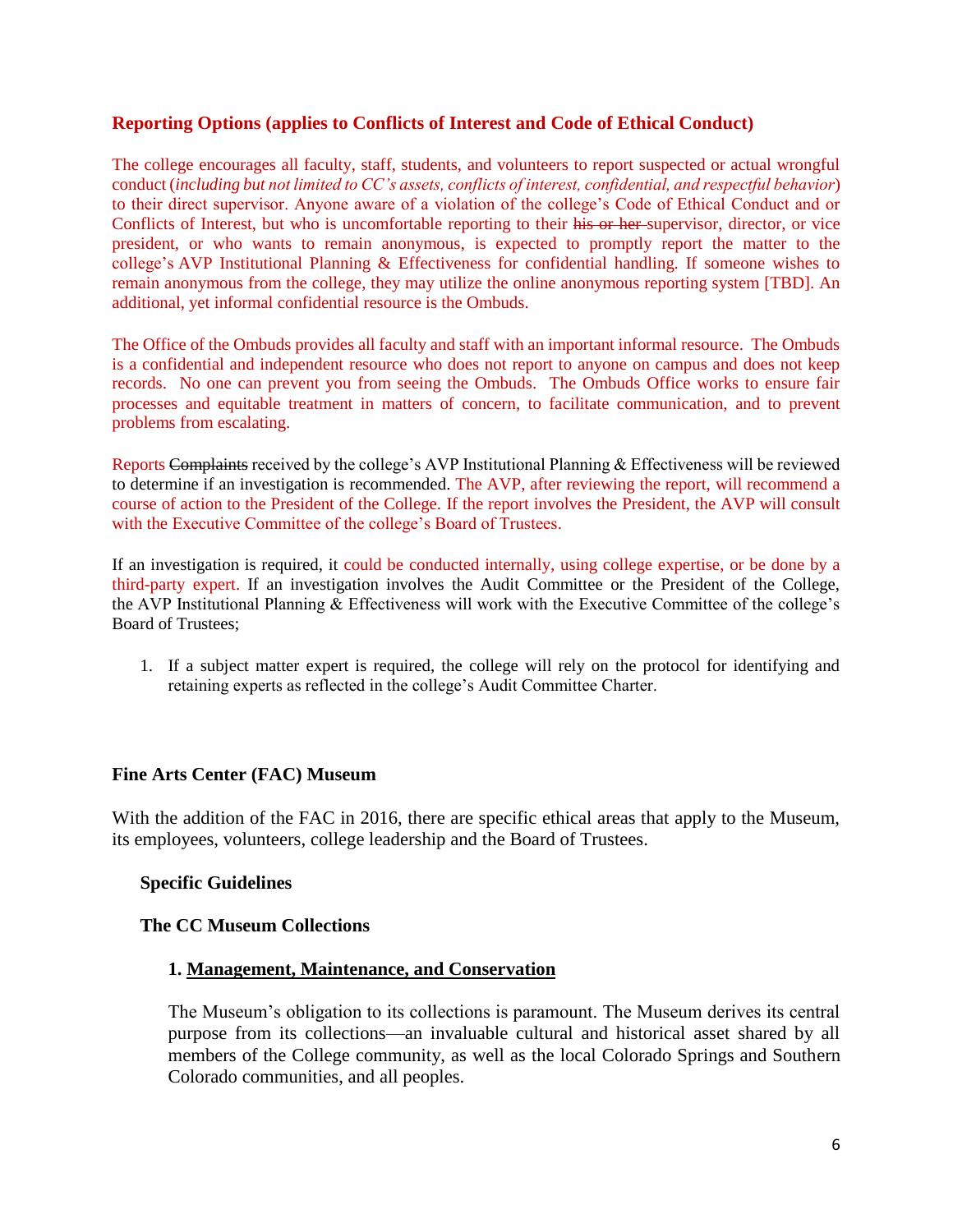It is the duty of the staff to maintain and preserve the collections for future generations and to add to the body of knowledge about the collections to the extent possible. The Museum is responsible for the safety, security, and preservation of its collections, as well as for monitoring the locations and conditions of the objects therein.

Museum staff should make every effort to provide information about the collections, to visually document them, and to respond appropriately to serious inquiries about them. The maintenance of information about the collections, including regular review of its completeness and accuracy, in orderly and retrievable form, and its availability to the public, are critical concerns of Museum staff charged with collections management and interpretation.

## **2. Acquisition and Deaccession of Objects**

Stewardship of the collections entails the highest level of the public trust and presumes rightful ownership, permanence, care, documentation, accessibility, and responsible deaccession practices.

Objects collected should be relevant to the CSFAC at CC Museum's mission and activities, be accompanied by a valid legal title, with any limitations clearly described, and be properly registered, catalogued, conserved, and stored or exhibited.

When acquiring or deaccessioning objects, Museum staff must carefully consider the interests of the primary and other audiences for which it holds the collections in trust, donor intent in the broadest sense, the interests of the scholarly and cultural community, and the Museum's own financial wellbeing.

Acquisition, deaccession, or loan activities shall be conducted in a manner that respects the protection and preservation of natural and cultural resources and discourages illicit trade in such materials.

The Museum should remain free to improve its collections through selective deaccession of objects as well as acquisitions. Objects may be removed from the collections in accordance with the Museum's deaccession procedures as outlined in its Collections Management Policy, and should be pursued only with rigorous examination and great prudence. Curators should review the objects in their areas of responsibility periodically to assess their continued relevance to the Museum's purposes and to evaluate their physical care. Any disposal of the collections through sale, trade, or other activities should be conducted solely for the advancement of the Museum's mission. All funds received from deaccessioned works shall be used to fund the purchase of other works. Similarly, funds received from insurance claims for the loss of a work of art must be used only for the acquisition of works of art.

Under no circumstances will a deaccessioned object be given or sold directly or indirectly to any member of the Museum staff, Advisory Board or Museum Subcommittee, past or present, or to any member of the Colorado College community, or to outside experts whose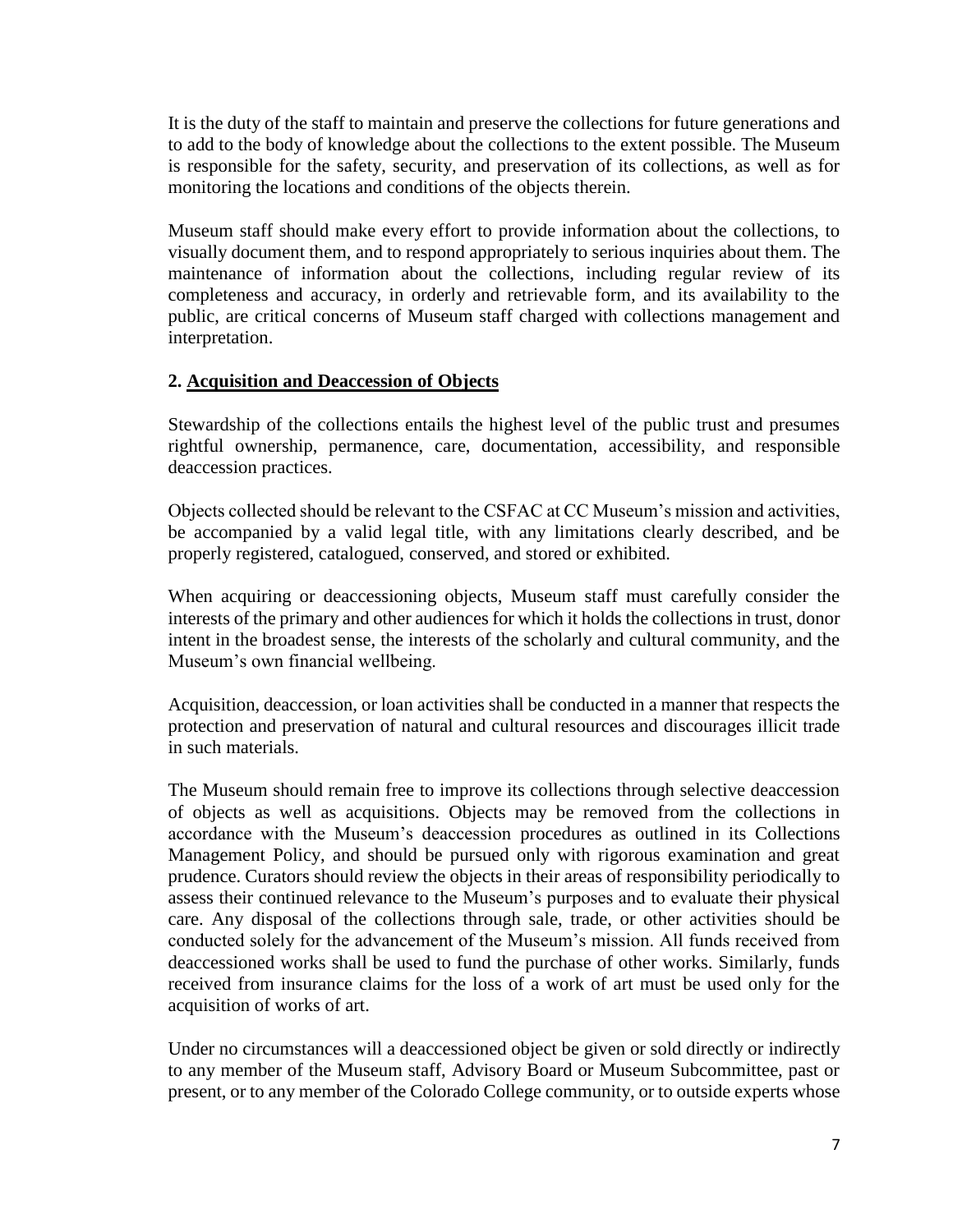opinions are sought in connection with the deaccession process, or to their immediate families or representatives.

# **3. Appraisals of Objects**

The Museum cannot provide a donor of a work of art with an appraisal for income or estate tax purposes. Museum staff shall avoid any action that might appear to be an effort to assist a donor in securing an improper tax deduction. For internal record-keeping purposes, the Museum should establish its own valuation of a work of art for insurance purposes or deaccessioning, but this will have no bearing on appraisals conducted for a donor's tax needs.

Staff members may assist collectors or other museum professionals in identifying, authenticating, and assessing the aesthetic quality, condition, and scholarly context of works of art. Opinions and information of this kind may be provided freely verbally, but written statements should be accompanied by a disclaimer absolving the staff member and the Museum of any responsibility, should the stated opinion subsequently prove to be untrue. All such opinions shall be provided free of monetary or other compensation. Staff members are not permitted to issue to collectors or other non-staff members any written statement of monetary valuation of any objects other than those belonging to the Museum.

If called upon to recommend suppliers of services such as vendors, dealers, appraisers, or conservators, staff members should always seek to provide more than a single source to avoid the appearance of endorsement or favoritism.

# **4. Availability of the Museum Collections**

Although scholars, students, and the public must have reasonable access to the Museum's collections on a nondiscriminatory basis, the Museum assumes as a primary responsibility of the safeguarding of the collections and therefore must regulate access to them.

Art storage and study areas beyond the Museum's public zone must be organized for the purposes of preservation, conservation, and security of the collections and be arranged for easy access for research and study.

# **5. Truth in Presentation**

It is the responsibility of the Museum's professional staff to present the best current information about the works of art displayed in the galleries and in printed materials.

# **Personal Collecting of Objects**

The Museum recognizes that staff members may collect works of art for their personal enjoyment, and encourages them to do so, appreciating that collecting can promote professional knowledge and engagement. Staff members occupy a position of trust, and therefore care must be exercised to assure that no conflict, or appearance of conflict, arises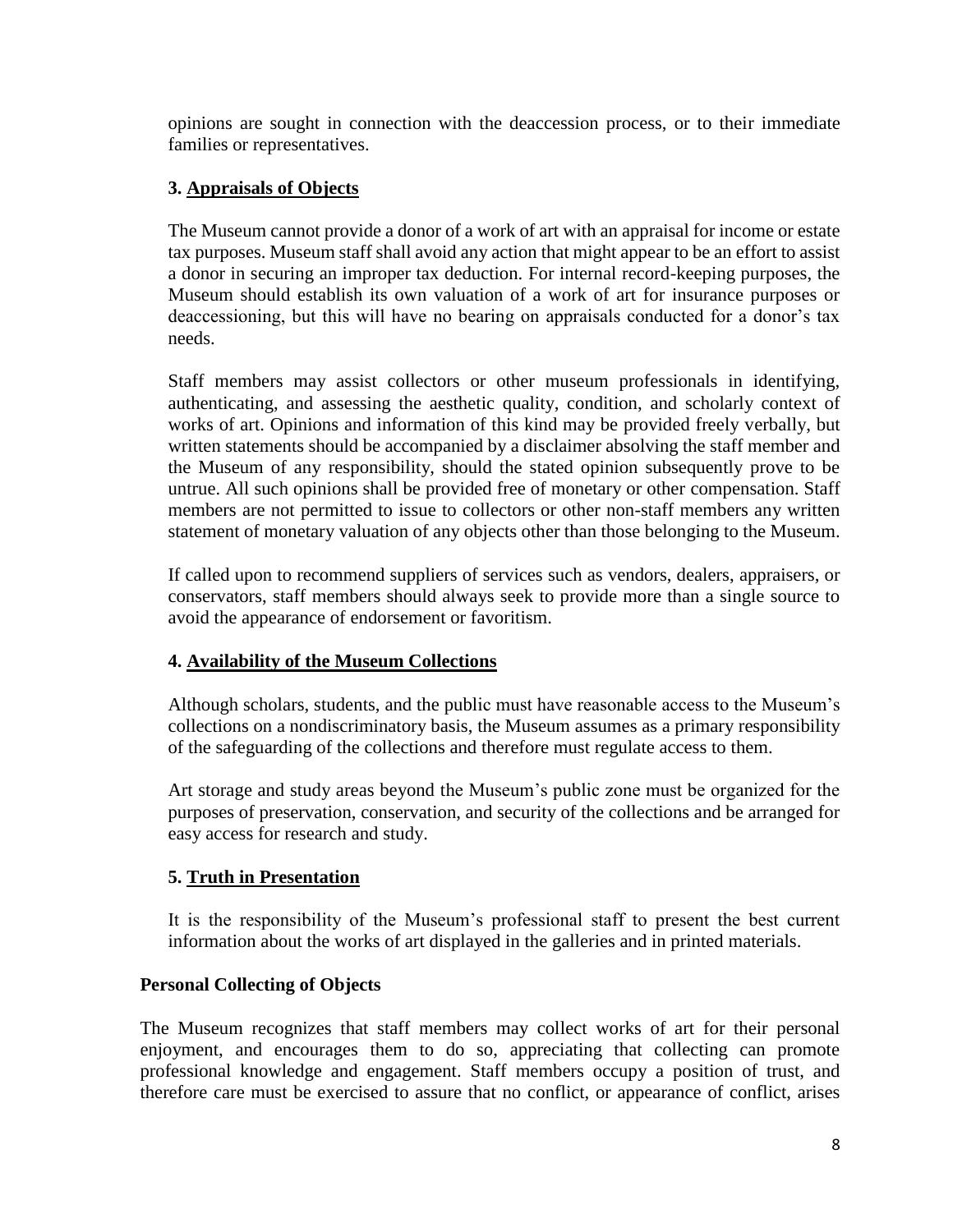between them and the Museum. Staff members must not collect for themselves in conflict with the Museum.

Any staff member whose responsibilities include museum acquisitions, who purchases, or proposes to purchase, any art objects in an area in which the Museum also collects, or who gains special information through such activities, and wishes to acquire personally such an object must bring the availability of the object to the attention of the appropriate curator or the Museum Director before acquiring it. The Museum Director or the Director's designee will decide whether the Museum wishes to acquire the object and notify the staff member as soon as possible and no later than 14 days after disclosure.

The Museum's right to acquire objects from or instead of a staff member does not extend to objects collected prior to or following that staff member's employment at CC or to objects acquired by the staff member as a gift or bequest.

Loans of objects belonging to staff members can be of benefit to the educational and scholarly mission of the Museum. Exhibition and publication of objects by the Museum can also contribute to the object's value. Therefore, objects belonging to staff members may only be exhibited and published by the Museum with prior approval of the Museum Director. Such loans should typically not be made anonymously, for the sake of transparency.

The collecting and lending activities of the Museum Director are subject to similar guidelines and to the review and approval of the Director and the College Provost.

Although it is understood that a staff member may upgrade the staff member's collection by selling objects from time to time, the staff member may not act as a dealer, buying and selling works of art intentionally for profit nor be party to the recommendation for purchase by the Museum or collectors of works of art in which s/he has any undisclosed financial interest.

# **Relations with Dealers, Auction Houses, Royalty Companies and Others**

Staff members may not retain an interest in an art dealership and may not accept compensation of any kind from a dealer, auction house, royalty company, or any other professional fine art trader or theatrical rights firm, without the consent of the Director. If someone in an employee's family is a dealer or royalty management professional, the staff member should refrain from entering into any professional and commercial relationship with that person and should disclose that relationship to the Director and within the annual disclosure form.

# **Loans of Art Objects**

While loans of art objects by Museum staff or current Advisory Board members can be of benefit to the Museum, it should be acknowledged that any exhibition of such loans may enhance the value of the object, and care should be used to achieve objectivity in such cases. Any such exhibited works should not be sold for two years following the exhibition. Such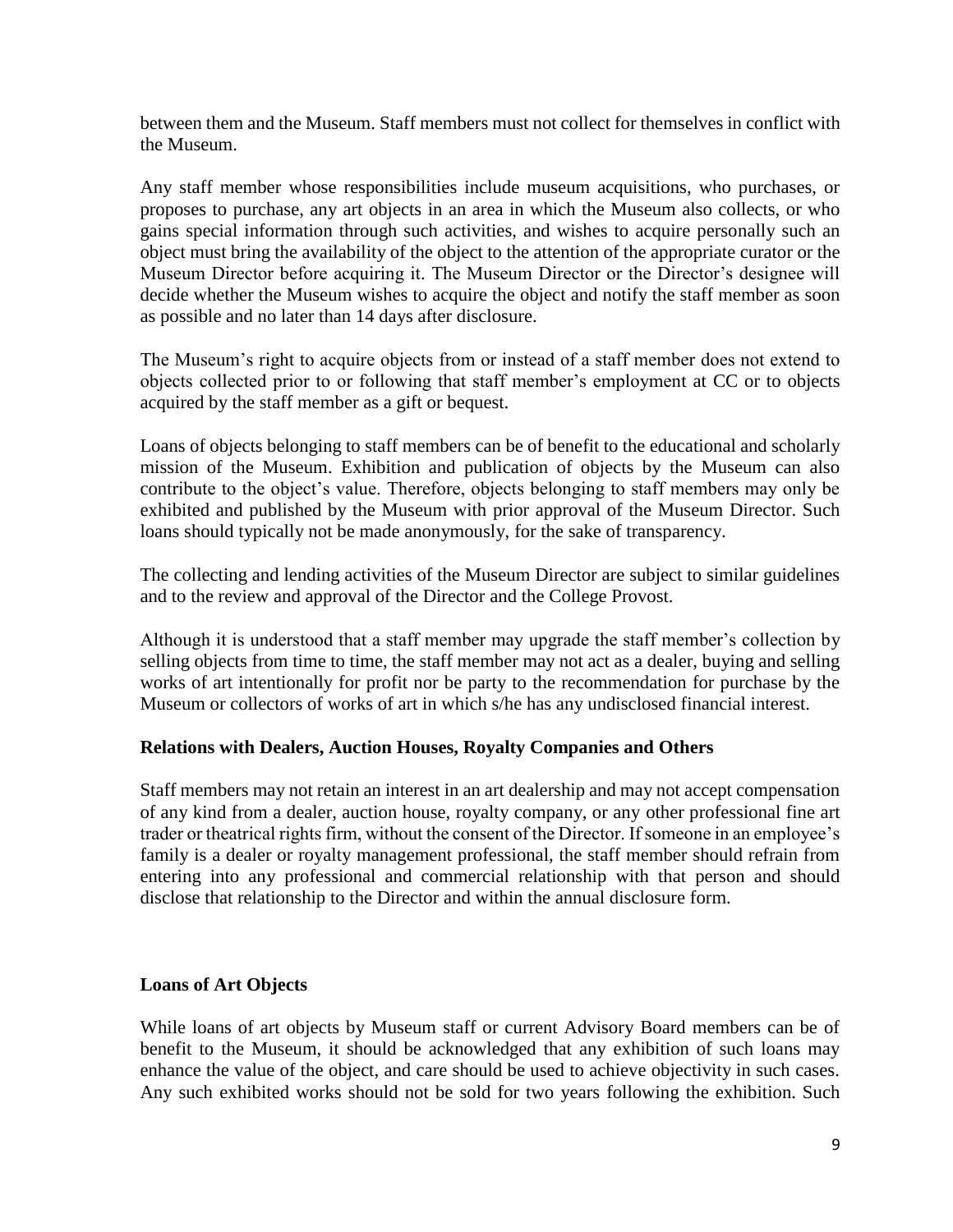loans should advance the Museum's mission and scholarly program and must be approved by the Director.

# **Definitions**

#### **Ethical Conduct**

Actions and communications that are based on a fiduciary duty to the college and that are in the best interests of CC.

#### **Conflict of Interest**

A Responsible Individual has the potential to receive significant personal benefit, in addition to his or her customary and normal compensation, as a result of employment or official role with CC, or when he or she has a fiduciary duty or a duty of loyalty to another entity (such as a business or another nonprofit organization) that may conflict with their duty to act in the best interests of CC.

#### **Good faith**

Reasonable belief that certain conduct has occurred and that the conduct is wrongful under applicable federal, state, or local laws or college policy.

#### **Responsible Individual**

Members of the Board of Trustees, all officers of the college, members of the President's Cabinet (and those who report directly to the President), any person who reports directly to a member of the President's Cabinet, employees, and volunteers of the Fine Arts Center Museum, and any employee that is responsible for significant purchasing decisions or the selection of vendors at CC, and any other person designated by the President.

#### **Wrongful Conduct**

A violation of federal, state, or local laws or a violation of college policy, including the college's Conflict of Interest Policy.

#### **Retaliation**

Any action taken that may adversely affect one employee directly but that also serves as a disincentive or a warning to other employees not to report concerns.

(A) Retaliation can take many forms and can be work-related or not work-related. Some examples can include but are not limited to:

(1) Work-related Retaliation:

- o Granting access to a person differently after a complaint in a manner that negatively affects the person's business (e.g., refusing to consider a contractor for future work after a complaint);
- o Removing a person from a committee assignment;
- o Disparaging a person to a committee or to others;
- o Changing the person's role, responsibilities, or supervisory authority;
- o Newfound scrutiny of work performance by a supervisor;
- o Demotion, suspension, termination, or denial of a promotion;
- o Warnings, reprimands, or poor performance evaluations;
- o Exclusion from beneficial networking or other opportunities;
- o Requiring re-verification of work status;